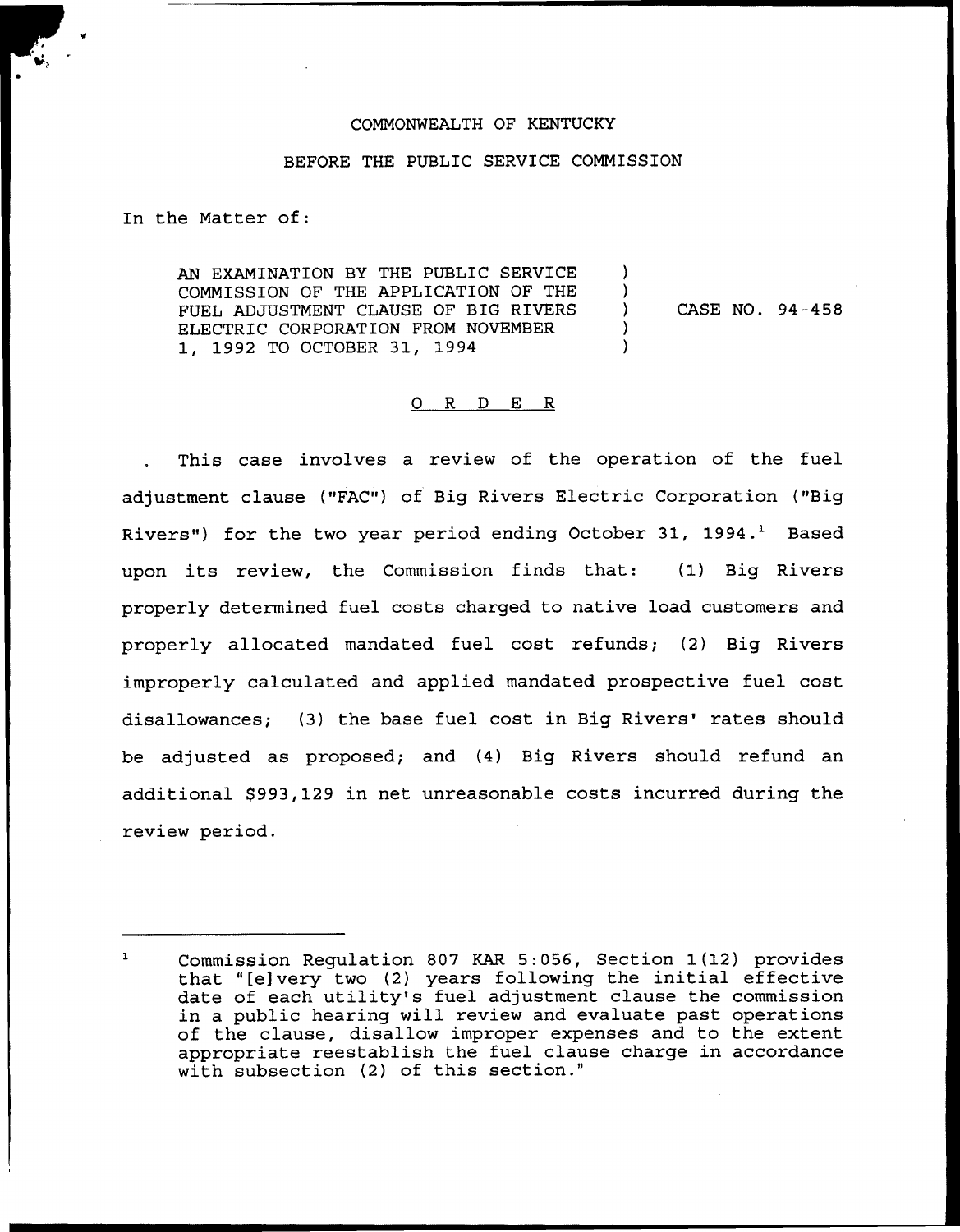#### FUEL COST ALLOCATION

Big Rivers uses its system average fuel cost to allocate fuel costs among its native load customers and firm off-system customers. It uses incremental costs,<sup>2</sup> however, to allocate fuel costs to non-firm off-system sales.<sup>3</sup> During the review period, Big Rivers' incremental costs for the period under review were less than its system average fuel cost. Big Rivers' native load customers thus paid a higher share of fuel costs than non-firm offsystem customers.

This situation is the result of the coal supply contracts for the Wilson and Green generating plants. These high volume take-orpay contracts require the purchase of baseload quantities of fuel

"Incremental cost" is defined as:

The additional costs incurred from the production or delivery of an additional unit<br>of utility service, usually the minimum utility service, usually the minimum<br>city or production that can be added. The capacity or production that can be added. additional cost divided by the additional<br>capacity or output is defined as the capacity or output incremental cost.

P.U.R. Glossary For Utility Management 75 (Public Utilities Reports, Inc. 1992).

 $\overline{\mathbf{3}}$ Non-firm off-system sales are sales of energy made using power sources that at the time of delivery are not being fully used, with such energy being used by the receiver to reduce generation of more expensive operating units, or to avoid curtailing deliveries to secondary or interruptible customers. The selling utility is under no legal or contractual obligation to make the sale for any period of time. Id. at 46.

 $-2-$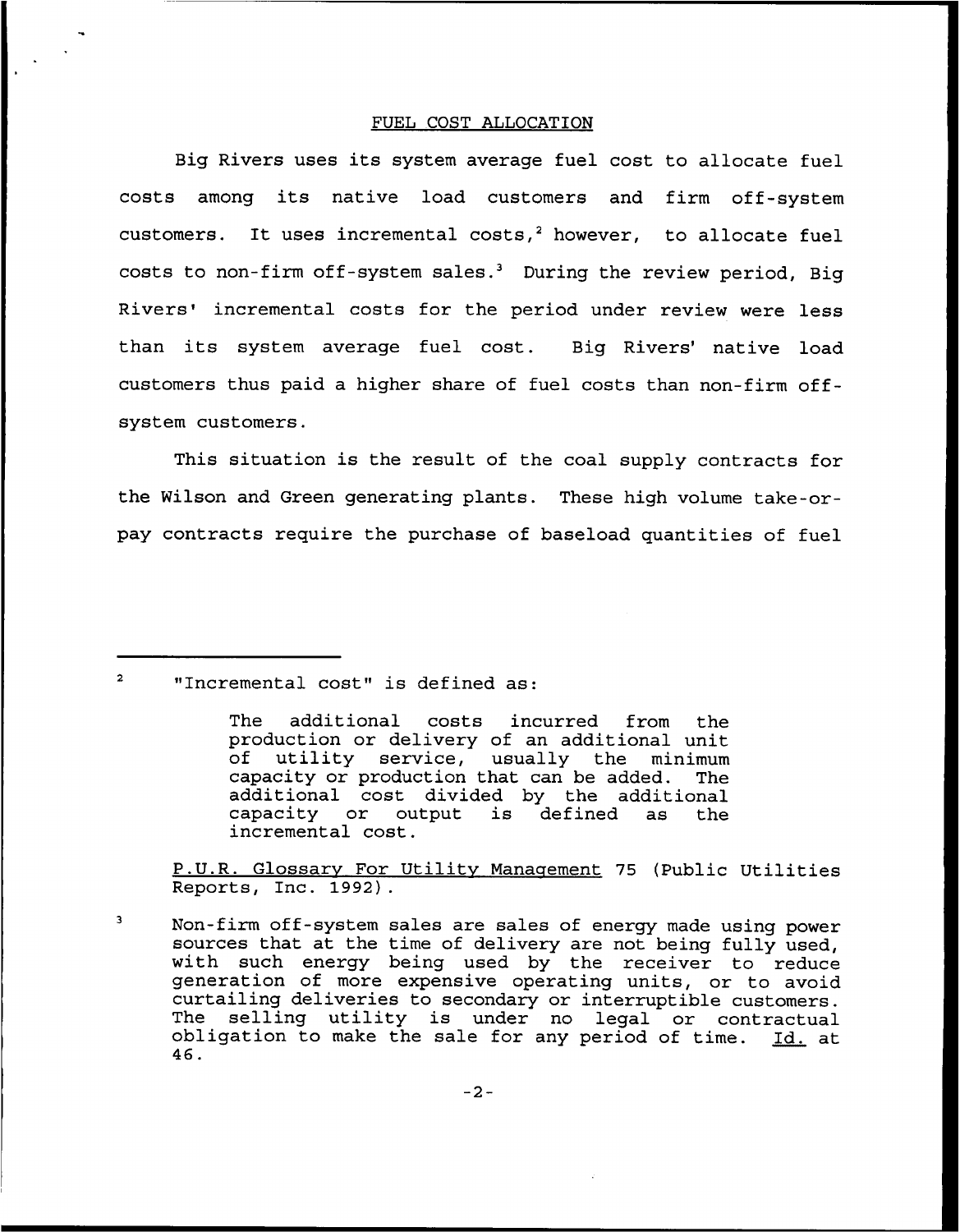regardless of whether the coal is used.<sup>4</sup> Big Rivers therefore dispatches these plants — its most expensive plants — before dispatching its lower cost plants. Native load customers thus pay the higher baseload costs, while non-firm off-system customers are charged the lower incremental fuel costs.

Kentucky Industrial Utility Customers ("KIUC") contends that this method is contrary to normal economic dispatch procedures and is unreasonable. To remedy this situation, it proposes that Big Rivers assign its system average fuel costs to all sales. In this manner non-firm off-system customers would be treated in the same manner as native load and firm off-system customers. KIUC's proposed allocation method is similar to the methodology which Big Rivers employed during portions of the review pexiod when it experienced problems with its new energy management system.

Nonetheless, the Commission finds no merit to KIUC' contentions. The use of incremental fuel costs for non-firm offsystem sales is reasonable. Such sales axe "opportunity sales" in which the "market price" established by the bulk power market is based upon <sup>a</sup> utility's marginal or incremental cost.

Given the terms of its coal supply contracts for the Wilson and Green generating plants, Big Rivers' dispatching methods are

 $\blacktriangle$ Contract No. 527 requires Big Rivers to take 1,020,000 tons annually for the Wilson Plant. Contract No. <sup>865</sup> requires Big Rivers to take an additional 240,000 tons for use at the Wilson Plant. Contract No. 246 requires Big Rivers to take an annual minimum delivery of 850,000 tons for the Green Plant. Contract No. 528 requires Big Rivers to take an additional<br>388,800 tons annually for the Green Plant.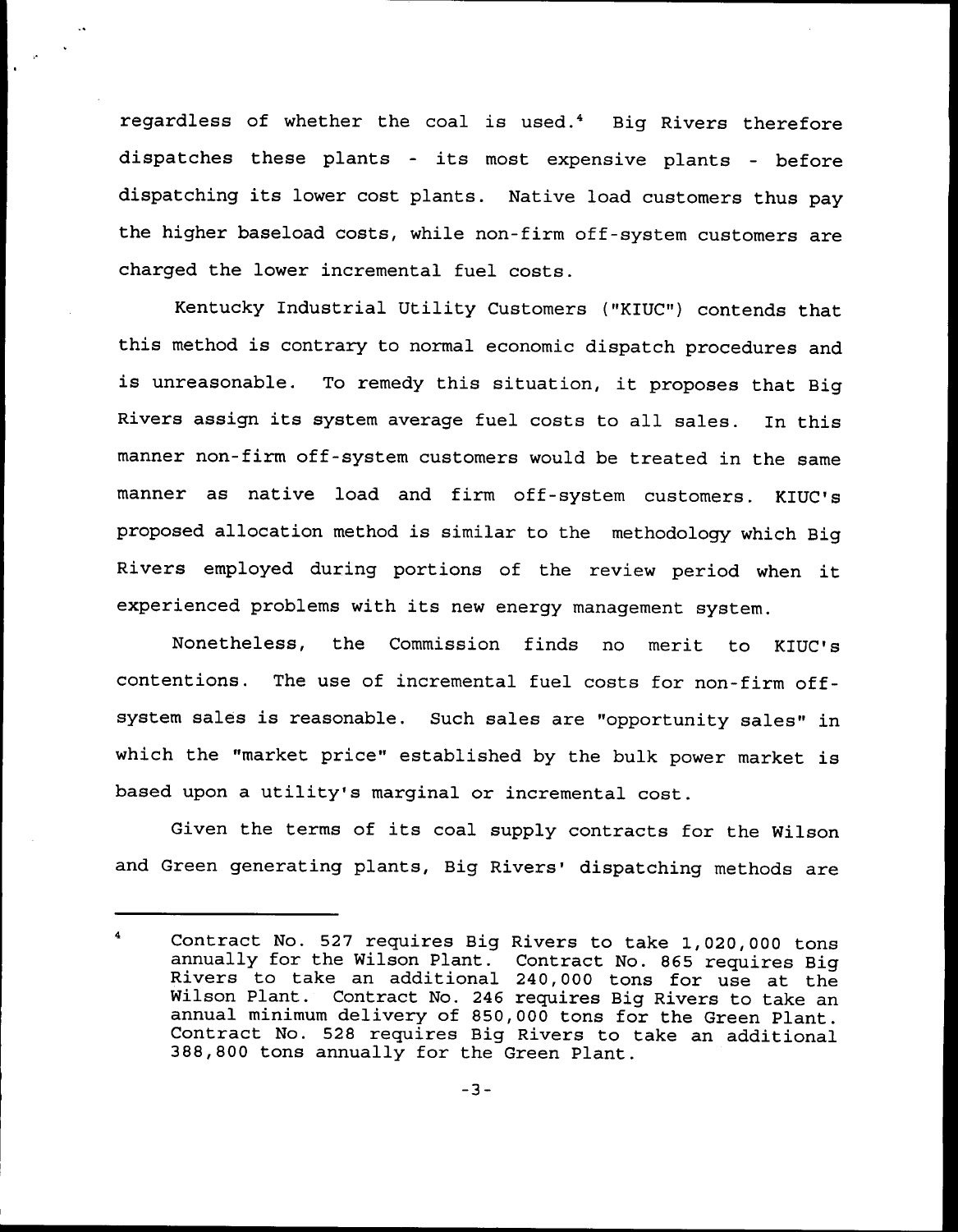not unreasonable. Because of those contracts' take-or-pay provisions, the incremental cost of burning their coal is zero. Burning fuel at another plant, however, results in a higher incremental cost as Big Rivers would incur not only the cost of the take-or-pay coal but also the cost of any replacement coal. While the Commission has reviewed on several occasions Big decisions to contract for these baseload quantities,<sup>5</sup> it has not found the baseload quantities to be the result of unreasonable fuel procurement decisions.

## LINE LOSS ALLOCATION TO OFF-SYSTEM SALES

At the hearing KIUC's witnesses alleged that Big Rivers is not including line losses in the fuel costs of non-firm off-system sales in violation of Commission Regulation 807 KAR 5:056. They argue that this action is unreasonable and is the principal reason that non-firm off-system customers are allocated a lower fuel cost than jurisdictional native load customers.

The record fails to support these contentions. Both KIUC witnesses concede a lack of knowledge about Big Rivers' current allocation practices on this point.<sup>6</sup> Moreover, Big Rivers'

<sup>5</sup> See. eg., Case No. 90-360-C, An Examination by the Public Service Commission of the Application of the Fuel Adjustment Clause of Big Rivers Electric Corporation from November 1, 1991 to April 30, 1992 (July 21, 1994).

<sup>6</sup> KIUC's witnesses either assumed that Big Rivers was not allocating line losses to off-system sales or referred to a document that purports to show what Big Rivers was doing eight years ago. KIUC presented no evidence that Big Rivers did not allocate line losses to off-system sales during the two-year review period.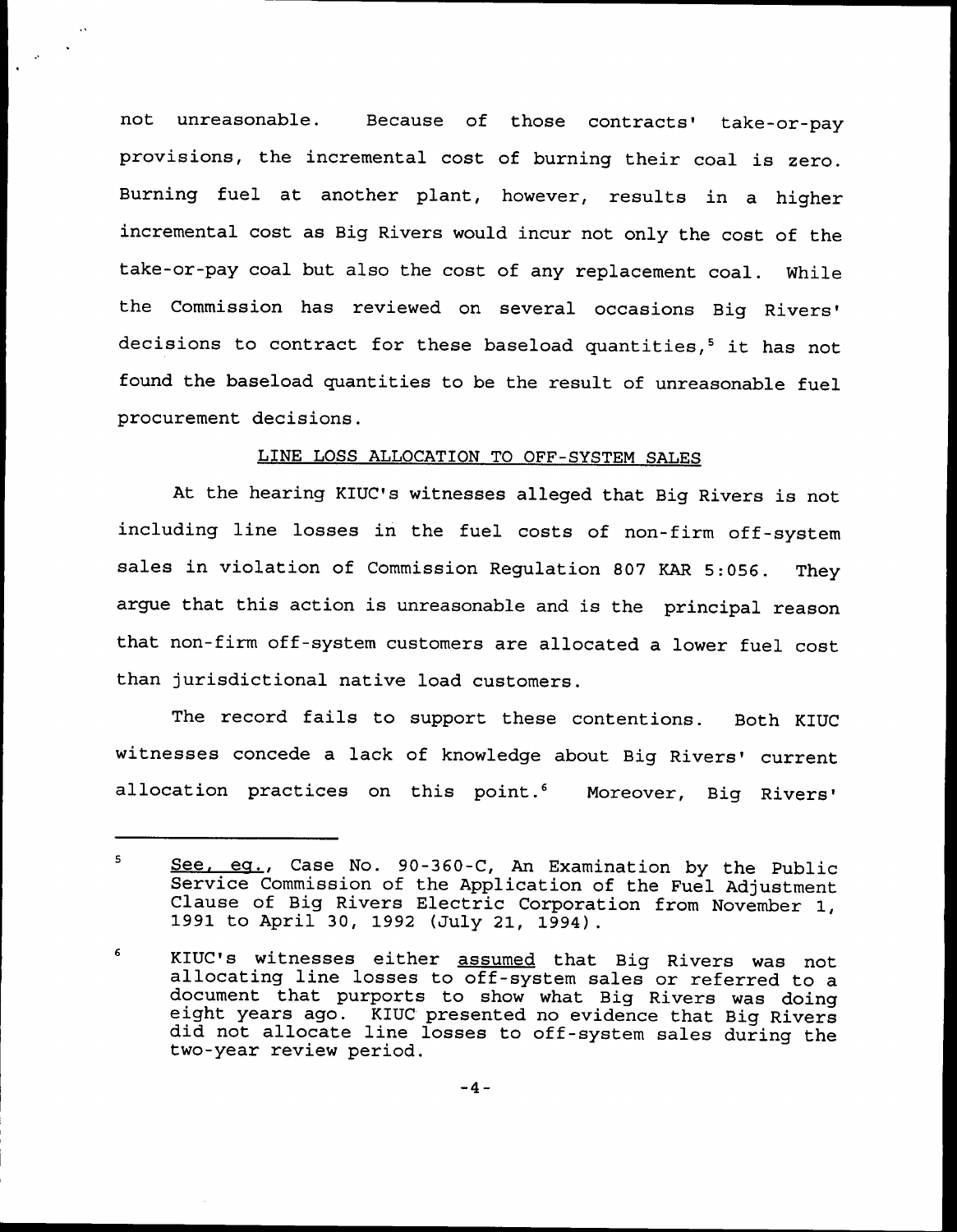responses to discovery requests support its contention that, as a general policy, it charges line losses to non-firm off-system sales. The reports of its energy management system for the review period indicate that it applied line losses to non-firm off-system sales.

### ALLOCATION OF REFUNDS

KIUC argues that Big Rivers is not complying with the Commission's Order in Case No. 90-360-C<sup>7</sup> which disallowed approximately \$12.4 million in Contract No. 527 fuel costs that were found unreasonable. First, it contends that these refunds should be allocated between jurisdictional and non-jurisdictional customers based upon their respective share of the Wilson unit's coal costs. Big Rivers' use of incremental costs for non-firm offsystem sales, KIUC asserts, prevents this allocation. In lieu of this incremental cost methodology, KIUC proposes that the Commission require the use of an average cost methodology to ensure that jurisdictional customers receive their proper share of the disallowed costs.

KIUC also argues that Big Rivers' refund method prevents jurisdictional ratepayers from receiving the total amount due them. The supplemental sales agreements between Big Rivers and NSA, Inc. and Alcan Aluminum establish minimum price "floors" for certain energy purchases. These "floors" prevent the full FAC credit for

 $\overline{7}$ Case No. 90-360-C, An Examination by the Public Service Commission of the Application of the Fuel Adjustment Clause of Big Rivers Electric Corporation from November 1, 1991 to April 30, 1992 (July 21, 1994) .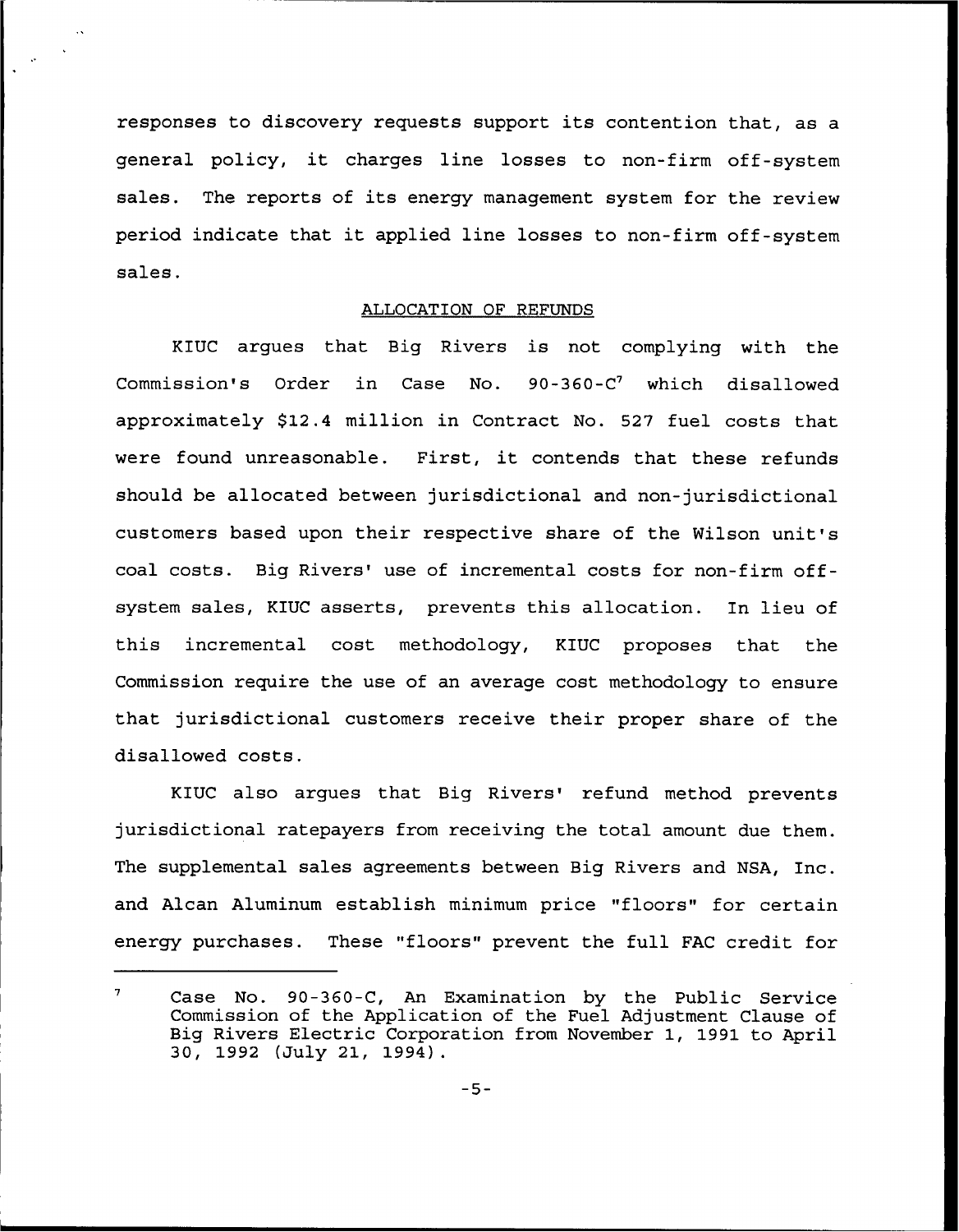disallowed fuel costs from being applied to these kilowatt-hour ("KWH") sales. As a result, Big Rivers retained approximately \$154,000 of disallowed costs during the last three months of the review period. To ensure return of the full jurisdictional amount, KIUC argues, changes in the method for calculating the FAC refund credit should be made.

The Commission finds no merit in KIUC's first argument. The Order of July 21, 1994 did not require retroactive matching of the Contract No. 527 cost disallowances with the customer groups that receive their power from the Wilson plant. To determine the jurisdictional portion of the unreasonable fuel costs, the Commission applied the ratio of jurisdictional fuel costs to total fuel costs for the review period to the total amount of unreasonable fuel costs.<sup>8</sup>

The Commission's allocation method is based on the proposition that refunds of unreasonable fuel costs should go to the customers assessed those costs.<sup>9</sup> It is not based upon the assumption that jurisdictional and non-jurisdictional customers share proportionately in the fuel costs of the Wilson plant as alleged by

<sup>81.9</sup> percent  $x$  \$13.186 million = \$10.8 million.

The following factors influenced the choice of an allocation method: (1) the lack of any proposals on jurisdiction method: (1) the fack of any proposars on jurisdiction<br>allocations; (2) the inability of Big Rivers' ener management systems to track precisely fuel costs from a particular generating plant to a particular customer group; and (3) the retrospective disallowances involved two coal contracts which supplied different generating units.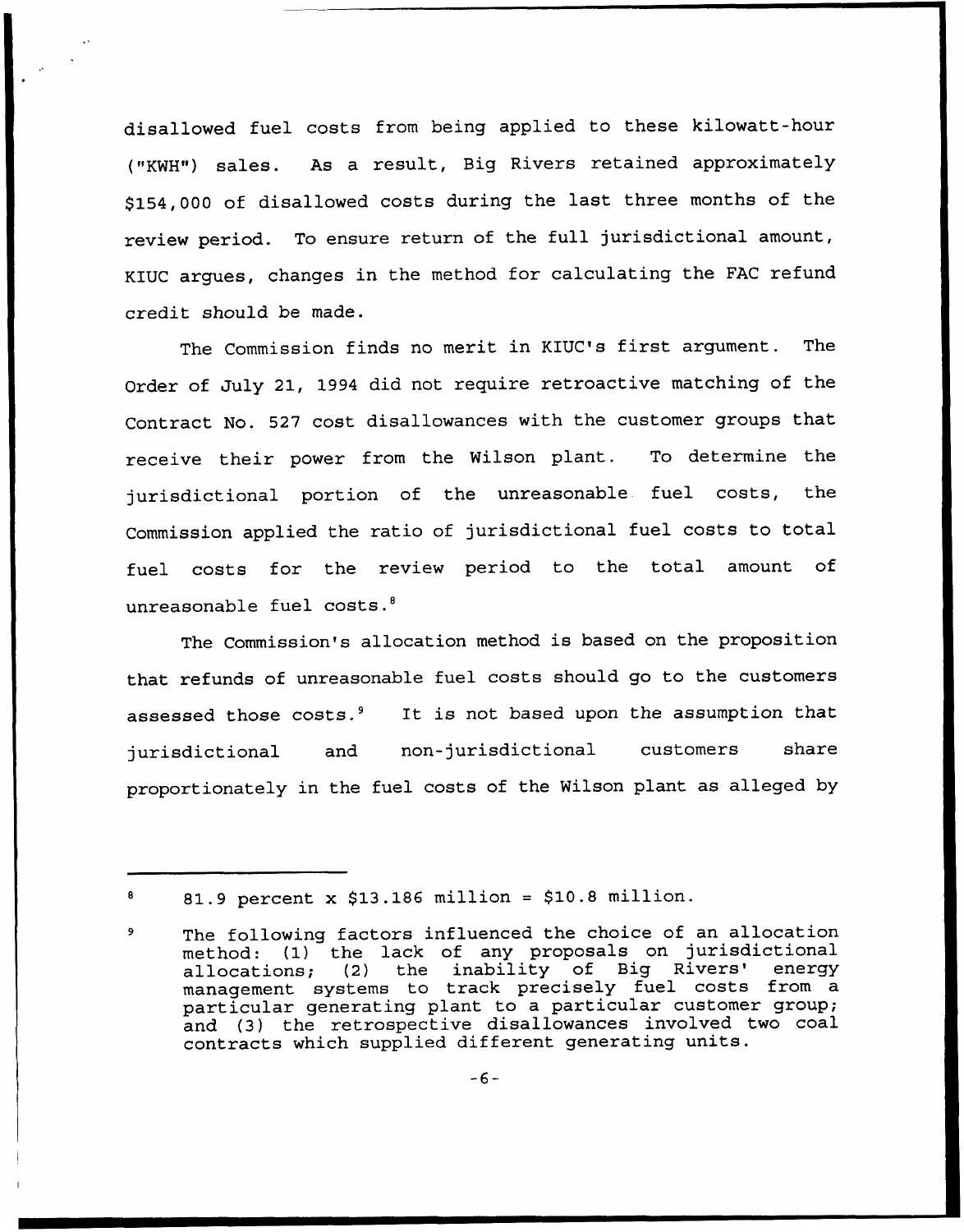KIUC. If such an assumption were correct, then it logically follows that the same proportionate sharing applies to all generating units and that all customers are charged the system average fuel cost. Therefore, there would be no reason to affect a jurisdictional split. The allocation between jurisdictional and non-jurisdictional customers could then be based on KWH sales rather than fuel costs.

The Commission's jurisdictional split explicitly recognizes that jurisdictional customers incurred a proportionately higher share of fuel costs due to Contract No. 527. While this approach does not result in a precise matching of fuel costs by plant and customer group, it reflects the differences in jurisdictional and non-jurisdictional fuel costs resulting from a utility's fuel mix, dispatching constraints, and method of pricing non-firm off-system sales.

The record fails to support KIUC's contention that non-firm off-system sales bear no Contract No. 527 fuel costs. During most of the review period, Big Rivers used daily system average fuel costs for non-firm sales. These sales included the fuel costs of all generating units. Moreover, Big Rivers' energy management system reports indicate that during the review period, Big Rivers made several off-system sales which include fuel costs exceeding both the system average cost and the monthly average fuel cost of the Green generating plant (the second highest cost generation on the system).

 $-7-$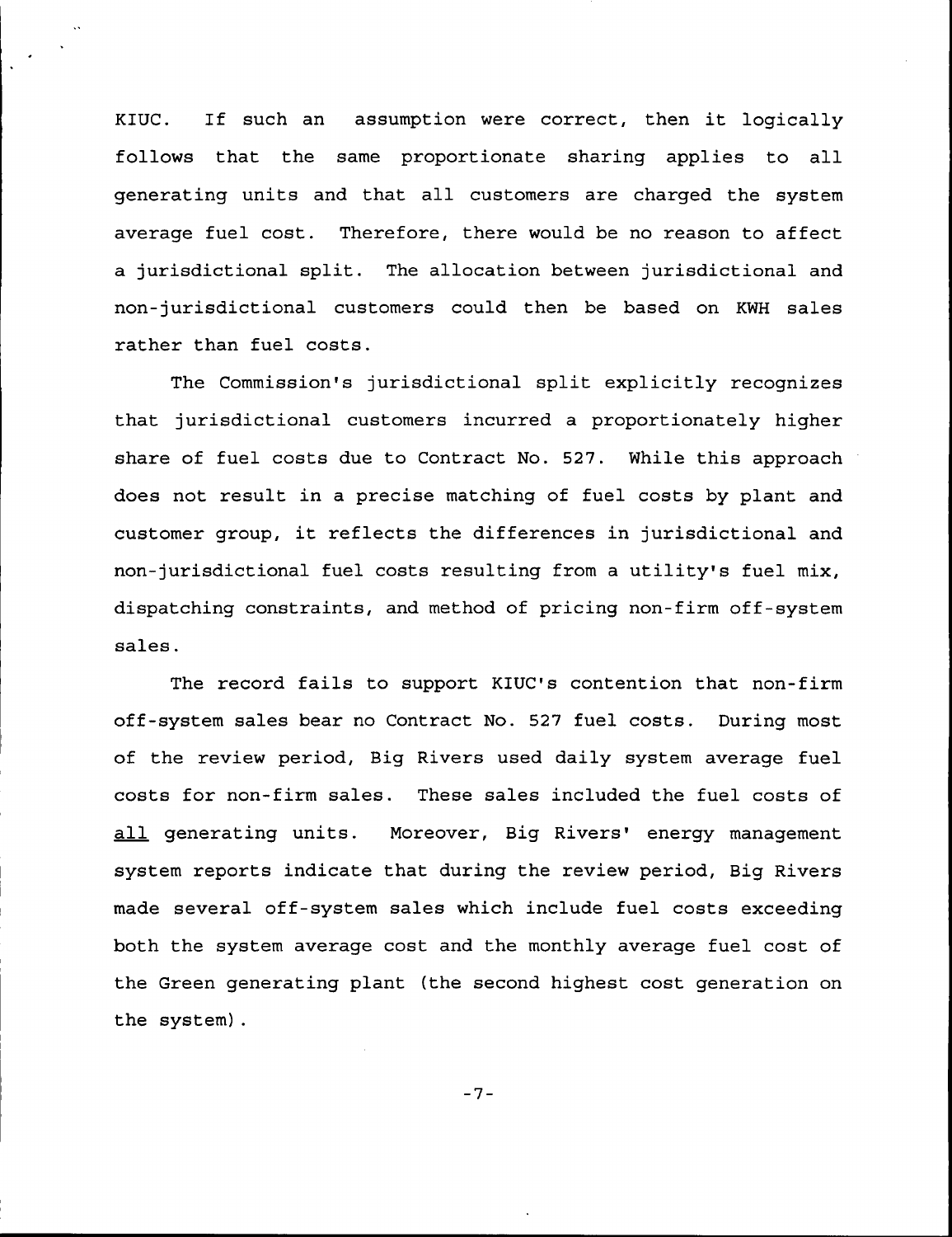KIUC's effort to change the allocation method of refunds, furthermore, is an untimely attempt to modify the Commission's Order of July 21, 1994.<sup>10</sup> KIUC seeks retroactive changes to the allocation method prescribed in that Order. Such challenge should have been made in a petition for rehearing of the July 21, 1994 Order or in its action for review.<sup>11</sup> KRS 278.400; KRS 278.410. At issue in this proceeding is whether Big Rivers has complied with the July 21, 1994 Order during this review period. KIUC has not shown any failure by Big Rivers to comply nor any compelling reason to change or modify the allocation method.

As to KIUC's second argument, the supplemental sales agreements prevent a complete refund of the jurisdictional portion of unreasonable fuel charges. KIUC's proposal to correct this situation, however, clearly violates the filed rate doctrine as the supplemental sales agreements establish a floor on the fuel chaxges. Moreover, when entexing these agreements, the two aluminum smelters were aware of the possibility of refunds of unreasonable fuel charges through the FAC proceedings and that the agreements limited the level of such refunds.

<sup>10</sup> KIUC attempts to obscure this challenge to the Commission's Order by focusing on the allocation of fuel costs for the curxent review period, pximarily the month of August 1994. While refunding commenced in August 1994, the Commission based the refund allocation on the 30-month review period ending April 30, 1993. It bears no relationship to the allocation of fuel costs for the month refunds commenced.

 $11$ Kentucky Industrial Utility Customers v. Public Service Commission, Franklin Circuit Court, Civil Action No. 94-CI-01263.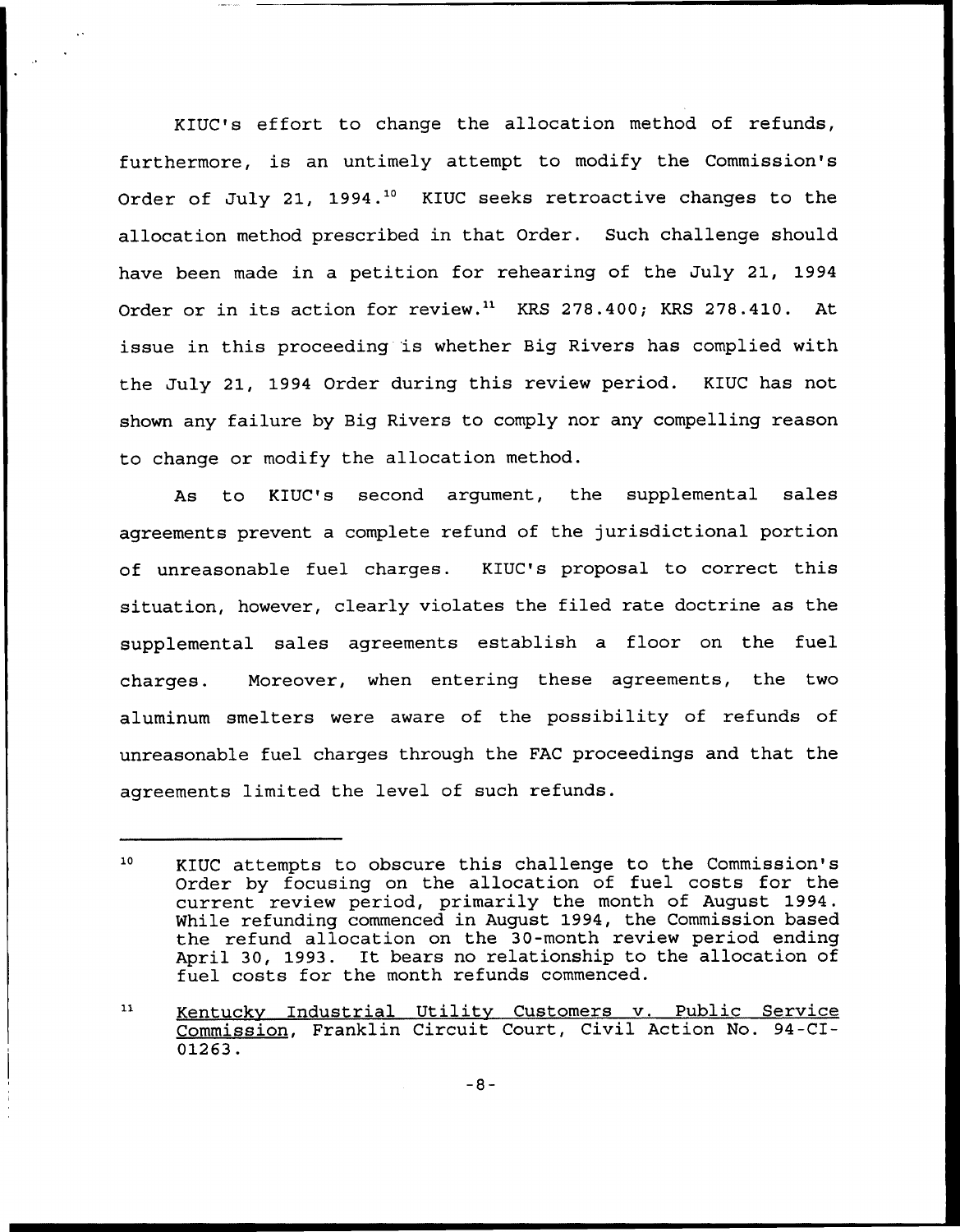### CALCULATION AND ALLOCATION OF PROSPECTIVE DISALLOWANCES

In its Order of July 21, 1994, the Commission directed that Big Rivers reduce by \$6.63 per ton the price for all coal purchased under Contract No. 527 for purposes of calculating the fuel cost for recovery through its FAC. To calculate this disallowance, Big Rivers multiplies the tons purchased under Contract No. 527 by \$ 6.63 to arrive at the total system disallowance. To obtain the jurisdictional portion of the disallowance, it then applies <sup>a</sup> factor derived from the percentage of jurisdictional fuel costs compared to total system fuel costs for the month in question. The jurisdictional disallowance is then deducted from the jurisdictional fuel cost at the bottom of the fuel cost schedule in its monthly FAC report.

KIUC contends that Big Rivers' method improperly implements the Commission's Order by calculating a jurisdictional component separate from the fuel cost schedule and deducting the result from the jurisdictional fuel cost as calculated on the schedule. It argues that the amount of the total system disallowance should be reflected in the total system "coal burned" amount shown at the top of the fuel cost schedule in the FAC report. The amount of the disallowance which shows up in the jurisdictional fuel cost would then be determined by the dispatch of the system and the resulting level of fuel costs charged to off-system sale.

Big Rivers' method is not unreasonable, but other methods exist which more accurately track prospective fuel costs. While KIUC's proposal represents <sup>a</sup> move in that direction, it ignores the

 $-9-$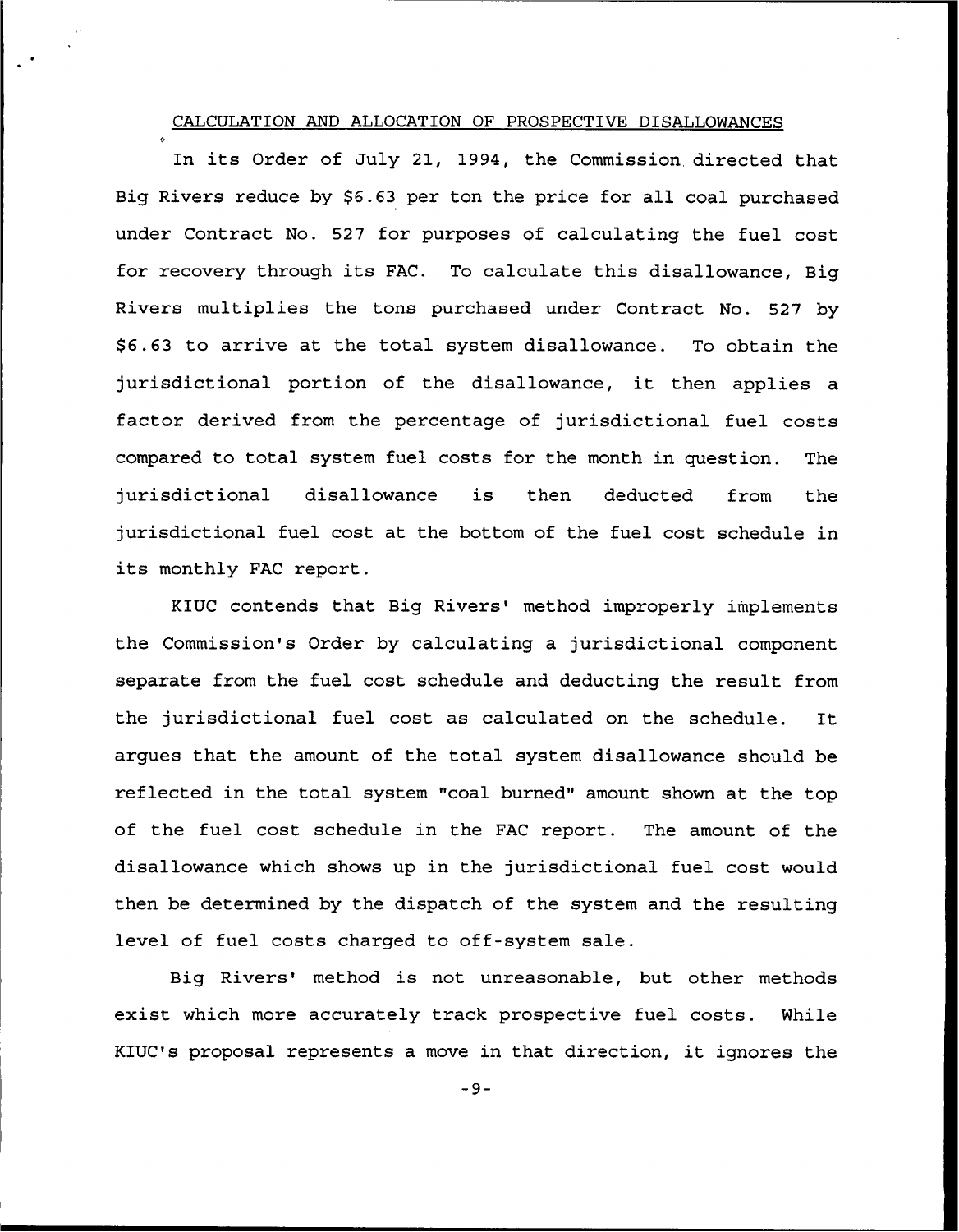requirement that "all fuel costs shall be based on weighted average inventory costing." <sup>807</sup> KAR 5:056, Section 1(3)(e). KIUC's proposal improperly takes the monthly tonnage purchased directly to the fuel cost schedule. The Commission finds that the more appropriate and reasonable approach is to add the monthly tonnage appropriate and reasonable approach is to dud the monthly connage<br>purchased, priced to reflect the appropriate per ton disallowance,<sup>12</sup> to the coal inventory for the Wilson plant, with the resulting weighted average coal cost being reflected in the cost of coal burned at that plant.<sup>13</sup> The impact of this change on Big Rivers' monthly FAC reports for the final three months of the review period is shown in Appendix A. The Commission finds that, beginning with its monthly FAC report for February 1996, Big Rivers should reflect the prospective disallowance in this manner.

To implement this approach, it will be necessary to recalculate Big Rivers' coal inventory balances for the 15-month period from November 1994 through January 1996 to reflect the adjusted beginning inventory balance for the month of February 1996. Using Big Rivers' monthly FAC reports and FAC back-up reports, the Commission has made the calculations through December

 $12$ The per ton disallowance should reflect the latest revision to the productivity index applicable to Contract No. 527.

<sup>13</sup> The Commission envisioned this approach when it stated in its July 21, 1994 Order that "the price for all coal purchased from GRCC shall be reduced in the manner set forth in Appendix <sup>C</sup> to reflect the current impact of the disallowances for both the amendment and Substitution Agreement beginning in August<br>1994". Order at 36. Given the FAC regulation's requirement Order at 36. Given the FAC regulation's requirement to use weighted average inventory costing, no other method is acceptable.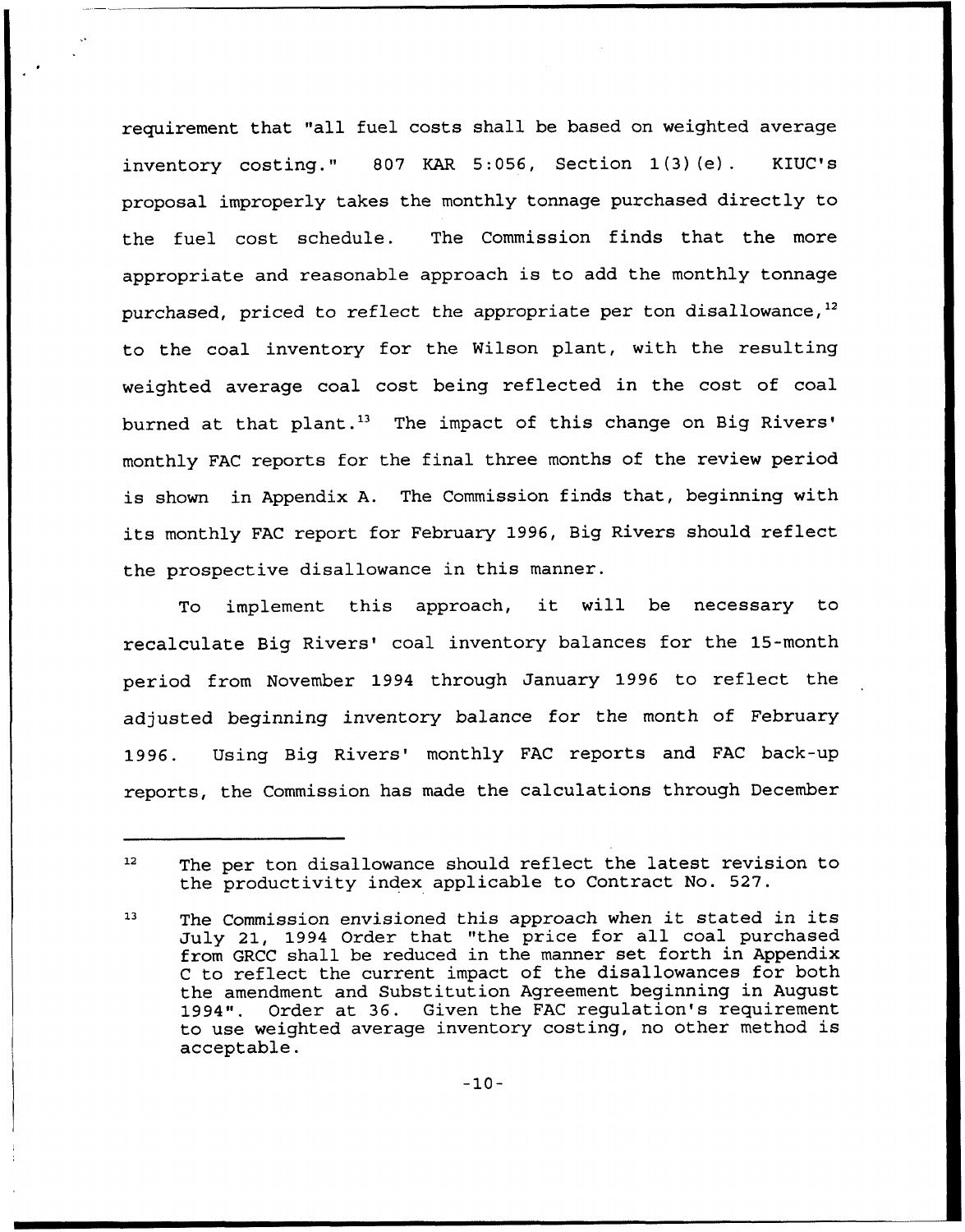1995 and has arrived at \$5,880,333, as the ending inventory balance for December 1995 which in turn becomes the beginning balance for January 1996.

### CURRENT PERIOD DISALLOWANCE

In Case No. 90-360-C, the Commission determined that Big Rivers incurred unreasonable costs for coal purchased under Contract 527 for the period from November 1, 1990 to April 30, 1993 and ordered their refund.<sup>14</sup> The Commission further ordered Big Rivers to adjust its fuel cost for all coal purchased under Contract No. 527 after July 31, 1994. In Cases No. 92-490-B<sup>15</sup> and 92-490-C,<sup>16</sup> the Commission addressed the unreasonable fuel costs incurred from May 1, 1993 through April 30, 1994. It left the question of fuel costs for the period from May 1, 1994 through July 31, 1994 for this review.

During the three months in question Big Rivers purchased 273,482 tons of coal under Contract No. 527. Based on the methodology established in Case No. 90-360-C, the Commission finds that Big Rivers incurred \$618,069 in unreasonable costs during

 ${\bf 14}$ Order of July 21, 1994 at 12-17.

<sup>15</sup> Case No. 92-490-B, An Examination by the Public Service Commission of the Application of the Fuel Adjustment Clause of Big Rivers Electric Corporation from May 1, 1993 to October 31, 1993.

<sup>&</sup>lt;sup>16</sup> Case No. 92-490-C, An Examination by the Public Service Commission of the Application of the Fuel Adjustment Clause of Big Rivers Electric Corporation from November 1, 1993 to April 30, 1994.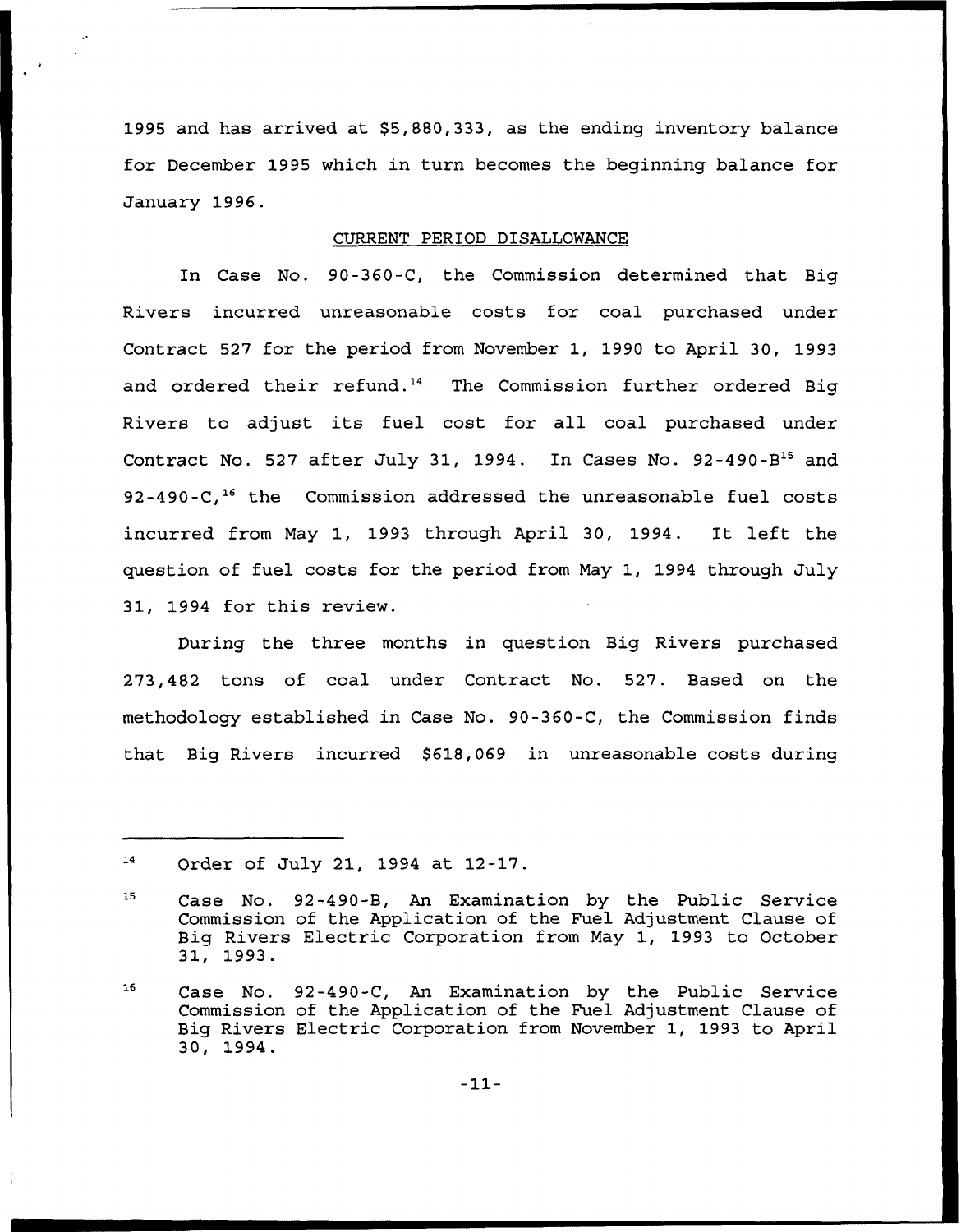these three months as a result of Amendment No.  $1^{17}$  and \$1,214,260 in unreasonable costs as a result of the Substitution Agreement,  $18$ for a total of \$1,832,329. The jurisdictional portion of the total is calculated using the ratio of jurisdictional fuel costs to total fuel costs. For the three months in question Big Rivers reported jurisdictional fuel costs of \$25,527,517 and total fuel costs of  $$35,872,716.<sup>19</sup>$  The ratio is 71.2 percent resulting in \$1,304,618 in unreasonable costs allocated to jurisdictional sales.

Pursuant to 807 KAR 5:056, the Commission may require a utility to charge off and amortize unreasonable costs by means of a temporary decrease in rates. To ensure the return of the unreasonable costs over a period of time commensurate with the period during which the costs were incurred, the Commission finds that Big Rivers should charge off and amortize the unreasonable costs of \$1,304,618, with interest,<sup>20</sup> over a period of three months

19 This amount is based upon Big Rivers' monthly FAC reports.

 $17$  273,482 tons x \$2.26 per ton = \$618,069. The difference of \$2.26 per ton was established in Case No. 92-490-C. See \$2.26 per ton was established in Case No. 92-490-C. Appendix <sup>A</sup> to the Commission's Order dated November 1, 1994. This amount reflects the impact of the revised productivity index of 3.05 applicable to Contract No. 527 for calendar year 1994.

 $18$  273,482 tons x \$4.44 per ton = \$1,214,260. See Appendix A to the Commission's November 1, 1994 in Case No. 92-490-C for the calculation of the \$4.44 per ton.

<sup>20</sup> Interest should be based on the average of the Three-Month Commercial Paper Rate as reported in the Federal Reserve Bulletin and the Federal Reserve Statistical Release for the period May 1, 1994 to July 31, 1994. In all other respects calculation of interest should follow prescribed in the July 21, 1994 Order.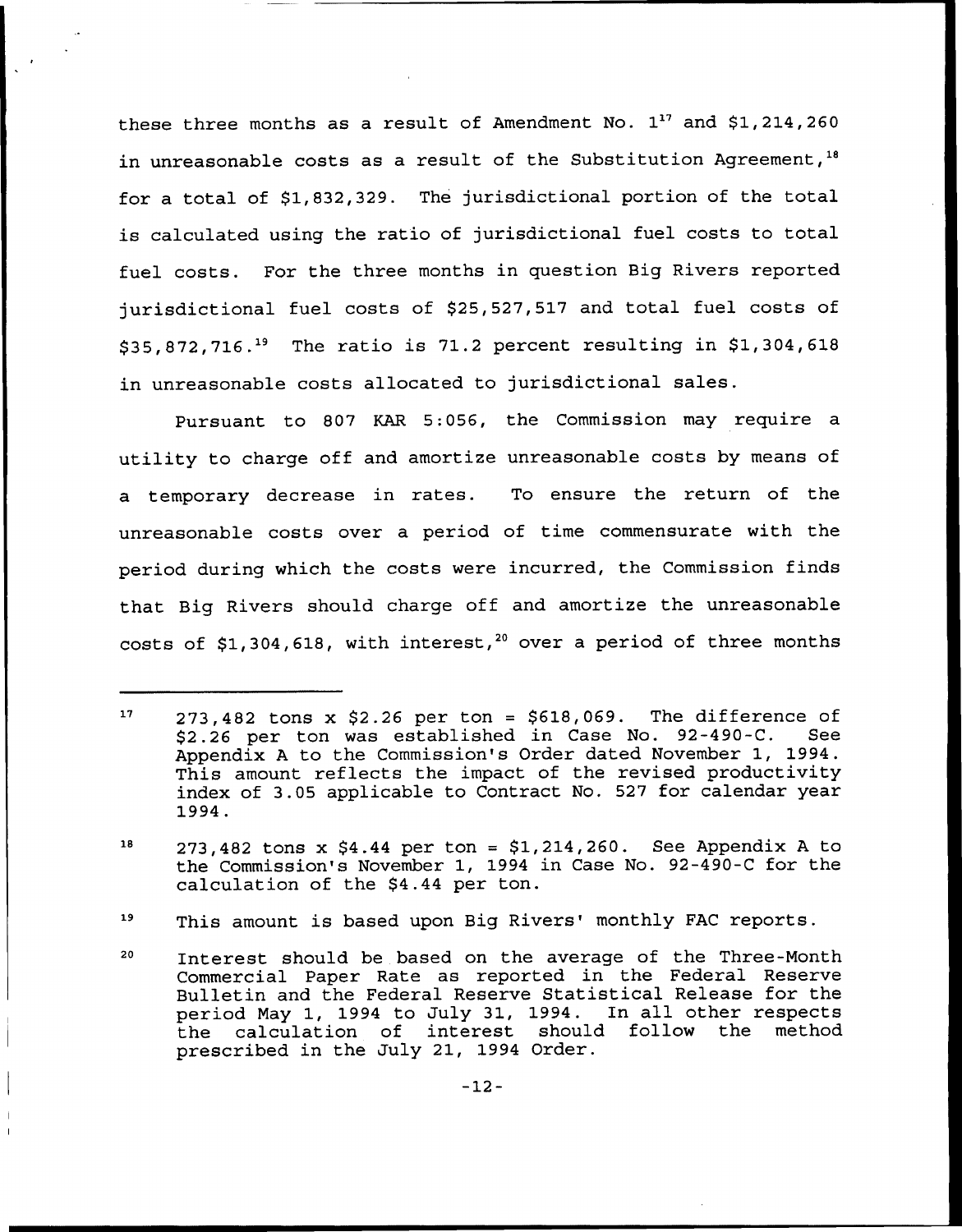beginning with its FAC filing for the month of February 1996.<sup>21</sup> After combining this amount with the reduced fuel costs attributable to the change in calculating prospective disallowances, the Commission finds that Big Rivers should return \$ 993,129 to its jurisdictional customers.

### ANOUNT OF FUEL COSTS IN BASE RATES

Big Rivers has proposed to reduce the fuel cost component in its base rates for service provided at non-smelter delivery points from 12.9 mills to 12.62 mills per  $KWH.^{22}$  It proposed that the month of September 1994 be used as the base period in axriving at the base fuel cost and the KWH components of its FAC.

After review of the supporting data for this proposal, the Commission finds that September 1994 is a repxesentative generation month. Based on the record, Big Rivers' proposed base fuel cost of 12.62 mills per KWH for non-smelter delivery points should be effective for service rendered on and after April 1, 1996, to be reflected in bills rendered on and after Nay 1, 1996. The rates and charges in Appendix <sup>B</sup> are designed to reflect the transfer (roll-in) to base rates of the differential between the old base

This amount should be offset with the \$311,489 in increased  $21$ fuel costs which results from changing the method used to recognize the prospective disallowances ordered by the Commission in Case No. 90-360-C.

<sup>&</sup>lt;sup>22</sup> The base fuel cost included in rates for service provided at smelter delivery points was set at 12.95 mills pex KWH in the settlement of Case No. 89-376, to remain at that level until September 1, 1997.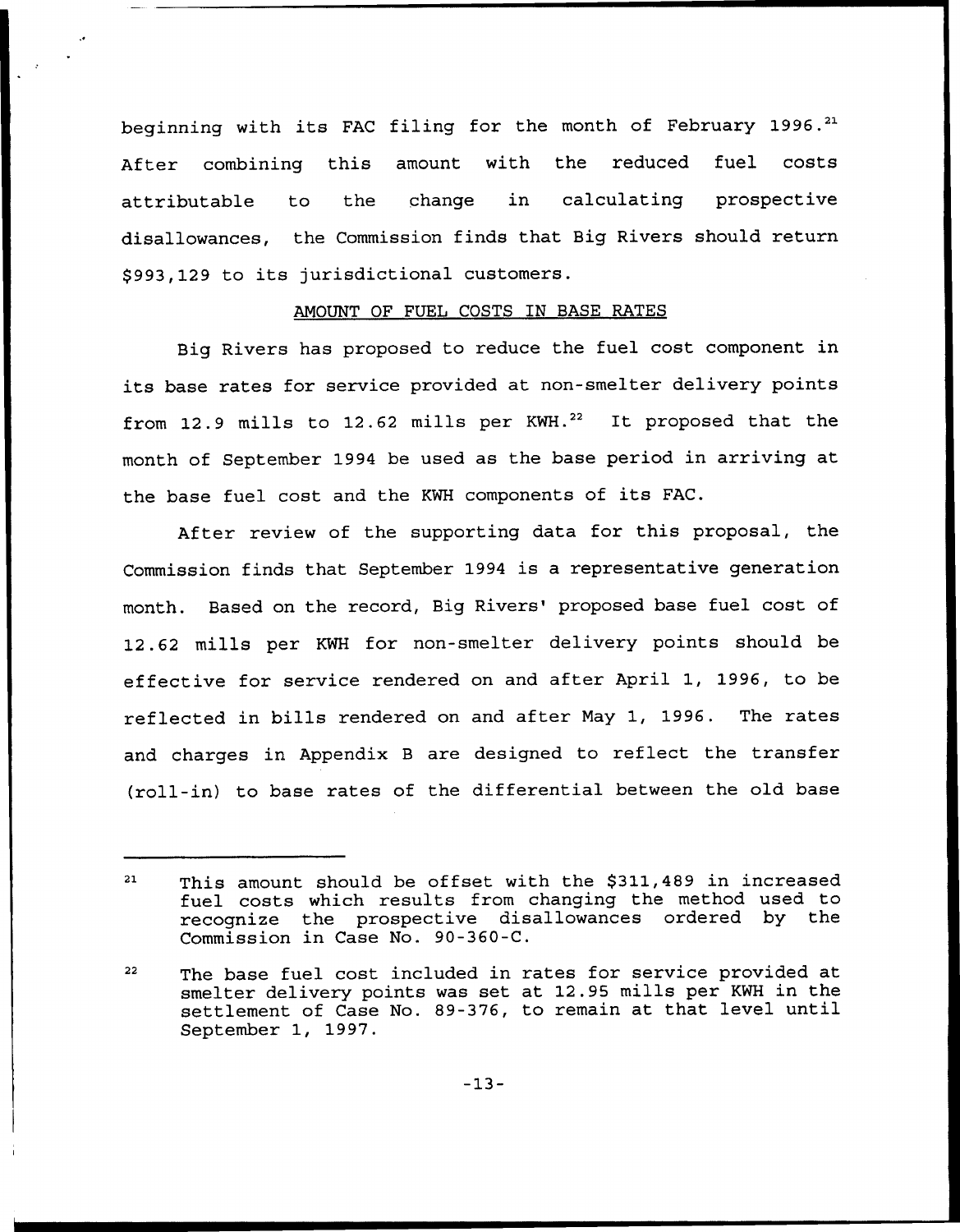cost of 12.9 mills and the new base fuel cost of 12.62 mills per KWH.

### **SUMMARY**

After reviewing the evidence of record and being otherwise sufficiently advised, the Commission HEREBY ORDERS that:

1. Beginning with the month of February 1996 and continuing each month thereafter for the next two months, Big Rivers shall credit \$331,043 plus interest to the jurisdictional fuel cost included in its FAC report as filed with the Commission.

2. Beginning with the month of February 1996, Big Rivers shall, for FAC reporting purposes, reflect the prospective disallowance stemming from Amendment No. 1 and the "Andalex Substitution Agreement" to Contract No. 527 by deducting the per ton disallowance from the cost of the coal purchased prior to the purchases being added to the coal inventory for the Wilson plant.

3. The base fuel cost included in rates for Big Rivers' nonsmelter delivery points shall be reduced to 12.62 mills per KWH effective for service rendered on and after April 1, 1996.

4. The rates and charges in Appendix <sup>A</sup> are fair, just, and reasonable and are approved for service rendered on and after April 1, 1996.

 $-14-$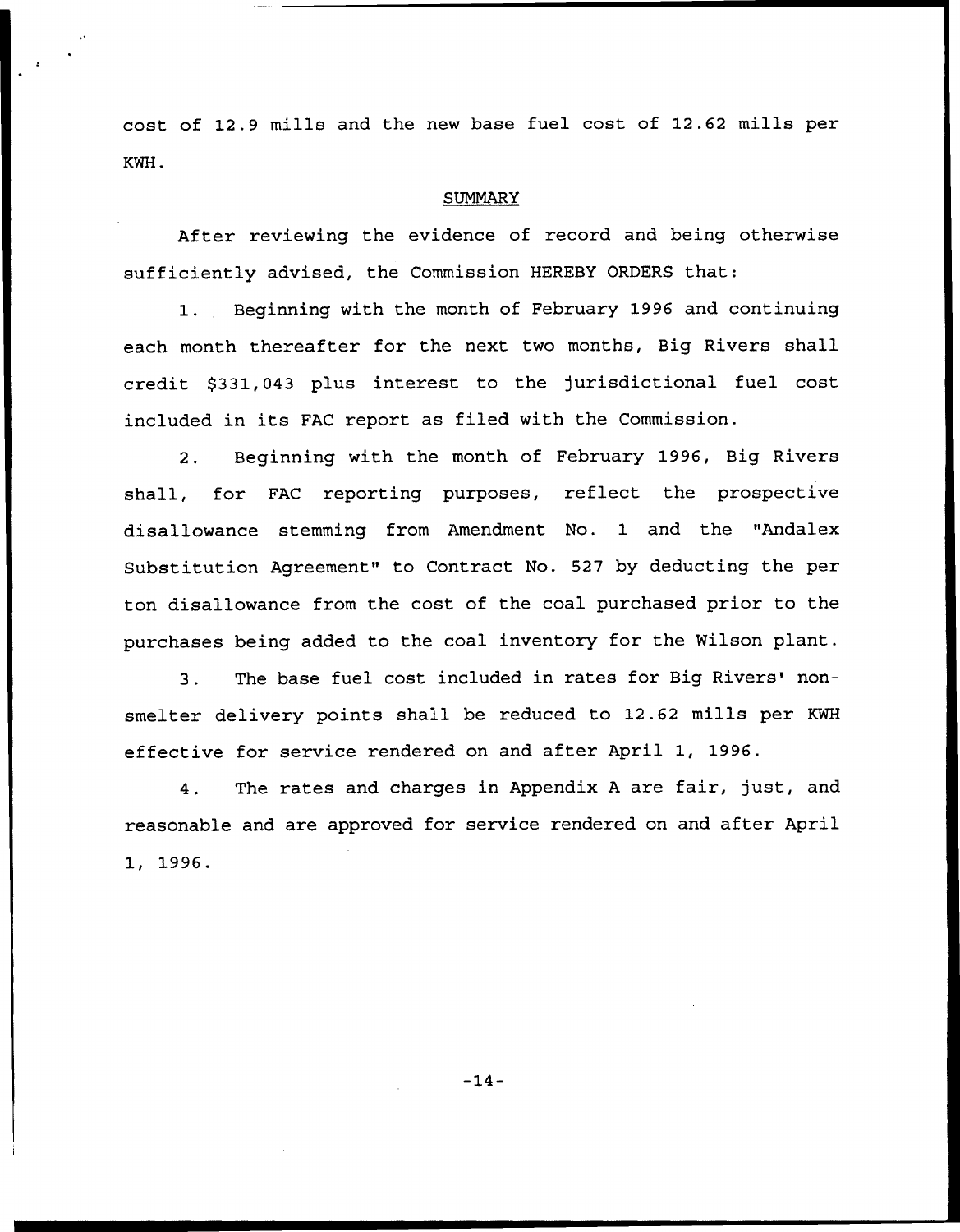5. Within 20 days of the date of this Order, Big Rivers shall file with this Commission revised tariffs setting out the rates approved herein.

Done at Frankfort, Kentucky, this 5th day of Narch, 1996.

PUBLIC SERVICE COMMISSION

Vice Chairman Commissioner

ATTEST:

Executive Director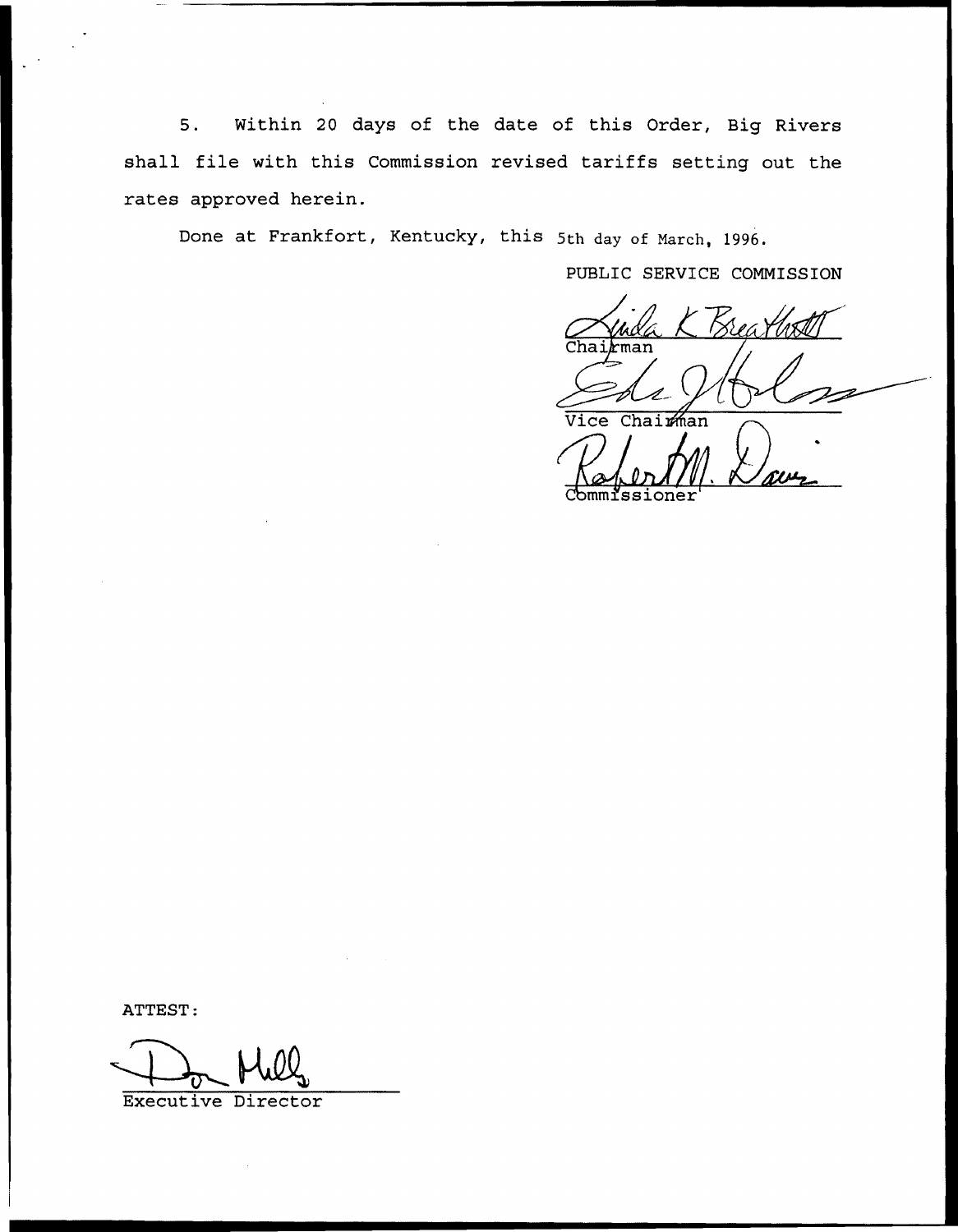# APPENDIX A

# APPENDIX TO AN ORDER OF THE KENTUCKY PUBLIC SERVICE COMMISSION IN CASE NO. 94-458 DATED MARCH 5, 1996.

## IMPACT OF IMPLEMENTING THE PROSPECTIVE DISALLOWANCE ORDERED FOR COAL PURCHASED UNDER CONTRACT 527 BY ADJUSTING THE COST OF PURCHASES MADE UNDER CONTRACT 527 AND REFLECTING THE ADJUSTMENTS MONTHLY IN THE WILSON INVENTORY

AUGUST 1994 - Total Amount of Prospective Disallowance per Big Rivers' FAC Report = \$609,390 Jurisdictional Component = \$428.401

| Wilson Inventory -- August 1994 -- Per Big Rivers' Back-up Report |                        |                            |                             |
|-------------------------------------------------------------------|------------------------|----------------------------|-----------------------------|
| <b>Beginning Inventory</b>                                        | <b>TONS</b><br>226,940 | <b>AMOUNT</b><br>7,959,672 | <b>PER TON</b><br>\$35.0740 |
| Purchases (As Recorded)                                           | 110,459                | 3,875,496                  | 35.0853                     |
| <b>Sub-total (As Recorded)</b>                                    | 337,399                | 11,835,168                 | 35.0777                     |
| <b>Less: Amount Burned</b>                                        | 123,499                | 4,332,060                  | 35.0777                     |
| <b>Ending Inventory</b>                                           | 213,900                | 7,503,108                  | 35.0777                     |
| Contract 527 Disallowance Per Weighted Average Inventory Method   |                        |                            |                             |
| <b>Beginning Inventory</b>                                        | <b>TONS</b><br>226,940 | <b>AMOUNT</b><br>7,959,672 | <b>PER TON</b><br>\$35.0740 |
| Purchases (Adj)                                                   | 110,459                | 3,266,1061                 | 29.5685                     |
| Sub-total (Adj)                                                   | 337,399                | 11,225,778                 | 33.2715                     |
| <b>Amount Burned (Adj)</b>                                        | 123,499                | 4,109,003                  | 33.2715                     |
| <b>Ending Inventory (Adj)</b>                                     | 213,900                | 7,116,775                  | 33.2715                     |
| Impact on FAC Calculation (dollars)                               |                        |                            |                             |
| Amount Burned as Reported by BREC                                 |                        |                            | 4,332,060                   |
| <b>Less: Adjusted Amount Burned</b>                               |                        |                            | 4,109,003                   |
| <b>Change in the Amount Burned</b>                                |                        |                            | (223, 057)                  |
| Less: Junsdictional Disallowance Reported by BREC                 |                        |                            | (428, 401)                  |
| Increase (Decrease) in Fuel Cost                                  |                        |                            | 205,344                     |

 $\mathbf 1$ Reflects total August disallowance of \$609,390.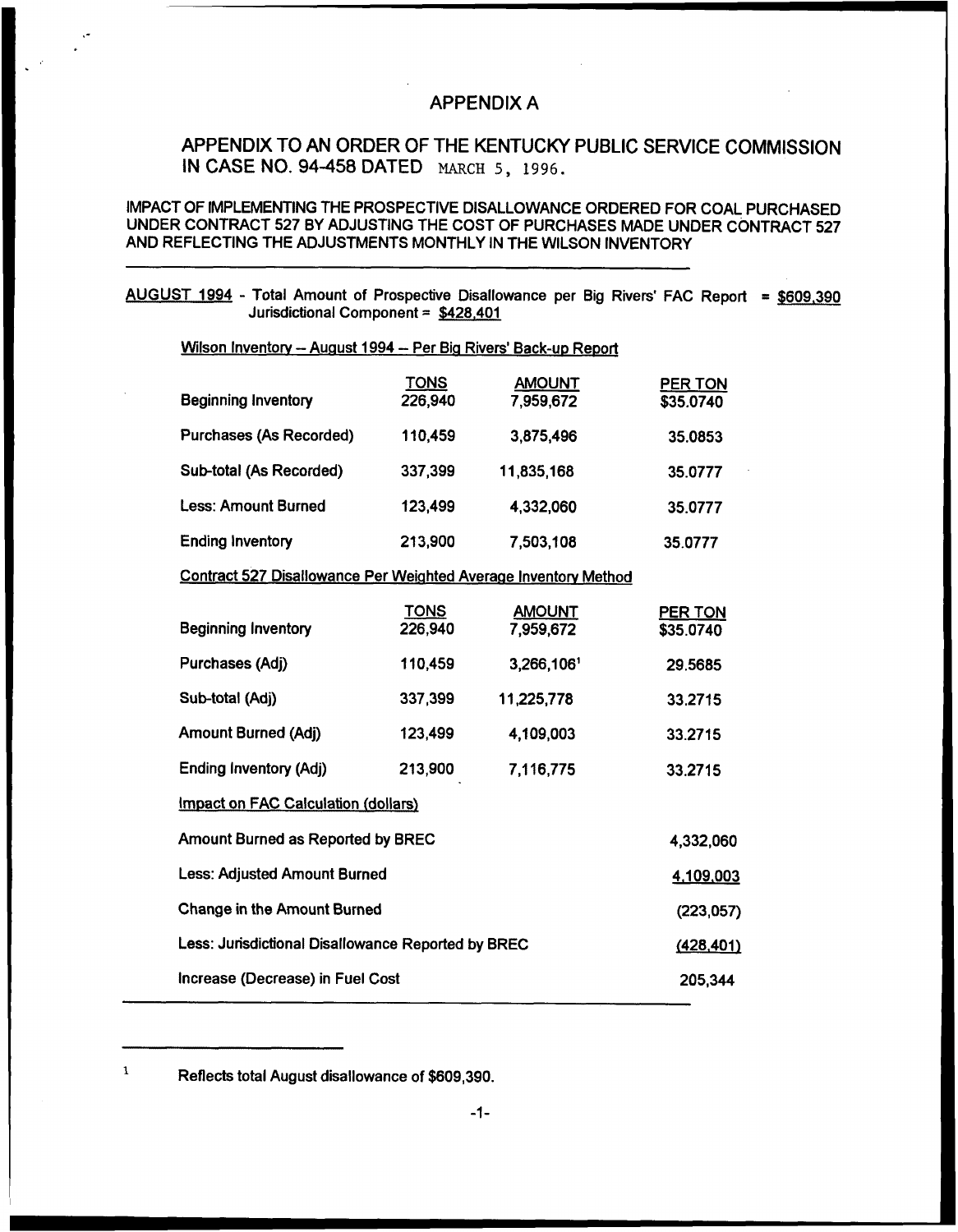## SEPTEMBER 1994 - Total Amount of Prospective Disallowance Per Big Rivers' FAC Report = \$613.103 Jurisdictional Component = \$433.464

|                                | <u>TONS</u> | <b>AMOUNT</b> | <b>PER TON</b> |
|--------------------------------|-------------|---------------|----------------|
| <b>Beginning Inventory</b>     | 213,900     | 7,503,108     | \$35.0777      |
| <b>Purchases (As Recorded)</b> | 110,804     | 3,883,426     | 35.0478        |
| <b>Sub-total (As Recorded)</b> | 324,704     | 11,386,534    | 35.0675        |
| <b>Less: Amount Burned</b>     | 116,623     | 4,089,667     | 35.0675        |
| <b>Ending Inventory</b>        | 208,081     | 7,296,867     | 35.0675        |

## Wilson Inventory - September 1994 - Per Big Rivers' Back-up Report

# Contract 527 Disallowance Per Weighted Average Inventory Method

| <b>Beginning Inventory</b>    | <b>TONS</b><br>213,900 | <b>AMOUNT</b><br>7,116,775 <sup>2</sup> | <b>PER TON</b><br>\$33.2715 |
|-------------------------------|------------------------|-----------------------------------------|-----------------------------|
| Purchases (Adj)               | 110,804                | $3,270,323^3$                           | 29.5145                     |
| Sub-total (Adj)               | 324,704                | 10,387,098                              | 31.9895                     |
| <b>Amount Burned (Adj)</b>    | 116,623                | 3,730,701                               | 31.9895                     |
| <b>Ending Inventory (Adj)</b> | 208,081                | 6,656,397                               | 31,9895                     |

## Impact on FAC Calculation (dollars)

| <b>Amount Burned as Reported by BREC</b>          | 4,089,667  |
|---------------------------------------------------|------------|
| <b>Less: Adjusted Amount Burned</b>               | 3,730,701  |
| Change in the Amount Burned                       | (358, 966) |
| Less: Junsdictional Disallowance Reported by BREC | (433, 464) |
| Increase (Decrease) in Fuel Cost                  | 74,498     |

 $\mathbf 2$ Reflects the impact of the inventory adjustment for August 1994.

 $\mathbf 3$ Reflects total September disallowance of \$613,103.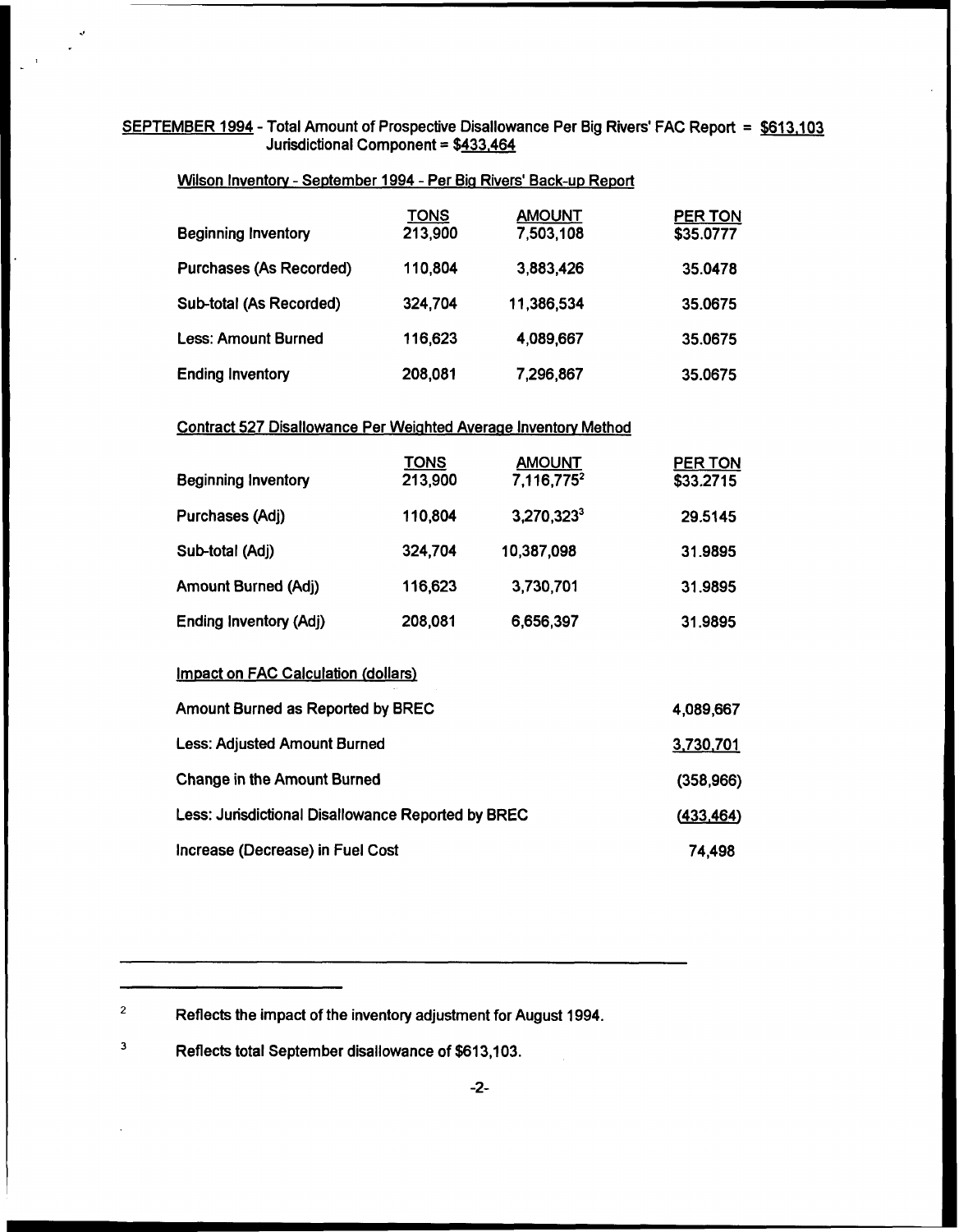## OCTOBER 1994 - Total Amount of Prospective Disallowance Per Big Rivers' FAC Report = \$642,090 Jurisdictional Component = \$493.767

| Wilson Inventory - October 1994 - Per Big Rivers' Back-up Report |             |                          |                |
|------------------------------------------------------------------|-------------|--------------------------|----------------|
|                                                                  | <b>TONS</b> | <b>AMOUNT</b>            | <b>PER TON</b> |
| <b>Beginning Inventory</b>                                       | 208,081     | \$7,296,867              | \$35.0675      |
| <b>Purchases (As Recorded)</b>                                   | 115,002     | 4,039,202                | 35.1227        |
| <b>Sub-total (As Recorded)</b>                                   | 323,083     | 11,336,069               | 35.0872        |
| <b>Less: Amount Burned</b>                                       | 116,409     | 4,084,469                | 35.0872        |
| <b>Ending Inventory</b>                                          | 206,674     | 7,251,600                | 35.0872        |
| Contract 527 Disallowance Per Weighted Average Inventory Method  |             |                          |                |
|                                                                  | <b>TONS</b> | <b>AMOUNT</b>            | <b>PER TON</b> |
| <b>Beginning Inventory</b>                                       | 208,081     | \$6,656,397 <sup>4</sup> | \$31.9895      |
| Purchases (Adj)                                                  | 115,002     | 3,397,112 <sup>5</sup>   | 29.5396        |
| Sub-total (Adj)                                                  | 323,083     | 10,053,509               | 31.1174        |
| <b>Amount Burned (Adj)</b>                                       | 116,409     | 3,622,349                | 31.1174        |
| <b>Ending Inventory (Adj)</b>                                    | 206,674     | 6,431,160                | 31.1174        |
| <b>Impact on FAC Calculation (dollars)</b>                       |             |                          |                |
| <b>Amount Burned as Reported by BREC</b>                         |             |                          | 4,084,469      |
| <b>Less: Adjusted Amount Burned</b>                              |             |                          | 3,622,349      |
| <b>Change in the Amount Burned</b>                               |             |                          | (462, 120)     |
| Less: Jurisdictional Disallowance Reported by BREC               |             |                          | (493,767)      |
| Increase (Decrease) in Fuel Cost                                 |             |                          | 31,647         |

 $\pmb{4}$ Reflects the impact of the inventory adjustments for August and September 1994.

 $\overline{\mathbf{5}}$ Reflects the total October disallowance of \$642,090.